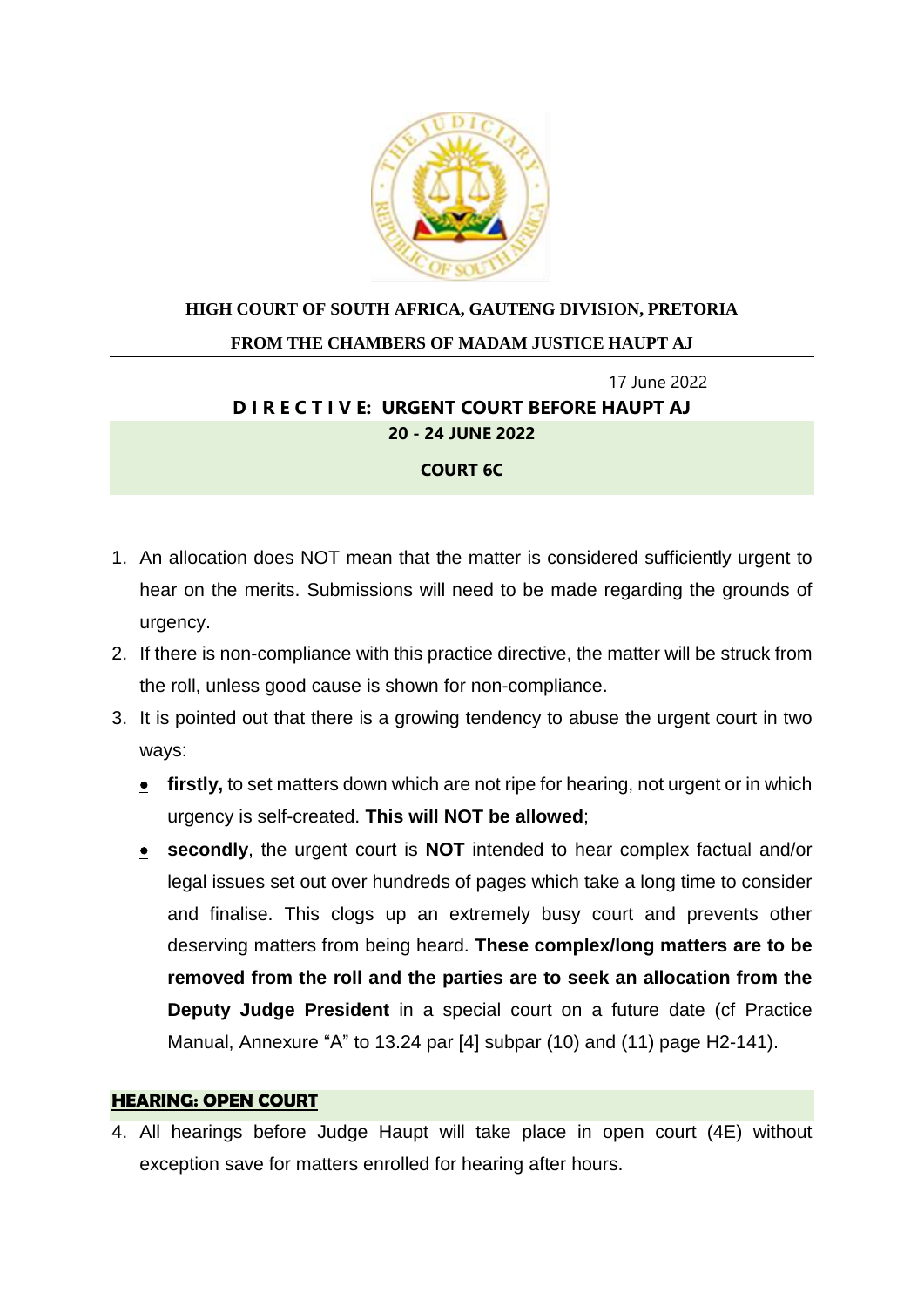5. At the hearing, counsel appearing is to provide **hard copies of draft order (in duplicate) and of the papers filed**(as they appear on Caselines) **in the event of non-compliance with 9 herunder**, and upon good cause shown provide a hard copy of the papers filed.

## **OPPOSED: HARD COPIES OF HEADS OF ARGUMENT**

In all opposed matters, heads of argument are to be emailed **and a hard copy delivered to the judge's secretary (**Ms Montsheng Khokhotho /Office: Floor 6/ 065 859 4819/ Emaill: mkhokhotho@judiciary.org.za) **by 12h00 on Monday 20 June 2022** together with an authorities bundle.

#### **REMOVALS / SETTLEMENTS / UNOPPOSED MATTERS**

6. In matters that are removed / settled /unopposed – draft orders in word format are to be emailed to the judge's secretary by no later than 13h00 on Monday, 20 June 2022. No hearing is required for these matters unless parties notify the relevant judge's secretary otherwise or the judge requires submissions. Counsel are to remain available.

## **CASELINES AND HARD COPIES**

- 7. The **CaseLines bundle will be frozen by 13h00 on Friday 17 June 2022** and no further documents may be filed without the relevant judge's specific written permission.
- 8. In all matters a **hard copy of the papers** filed on Caselines and the draft order are to be **delivered to the judges' secretary before 13h00 on Monday, 20 June** 2022.
- 9. No piece-meal filing of affidavits will be allowed.
- 10. **All court bundles are to be fully uploaded to Caselines.** If any problems are experienced the judge's secretary must be contacted TIMEOUSLY.
- 11. It is the duty of the applicant's attorney to ensure that there are no duplicate cases created on CaseLines.
- 12. Where no certificate of urgency has been filed and/or no practice note has been filed the matter may be struck from the roll. The practice note is to set out the following:
- a. particulars and contact details of the legal practitioners;
- b. nature of the relief sought (without referring to the notice of motion);